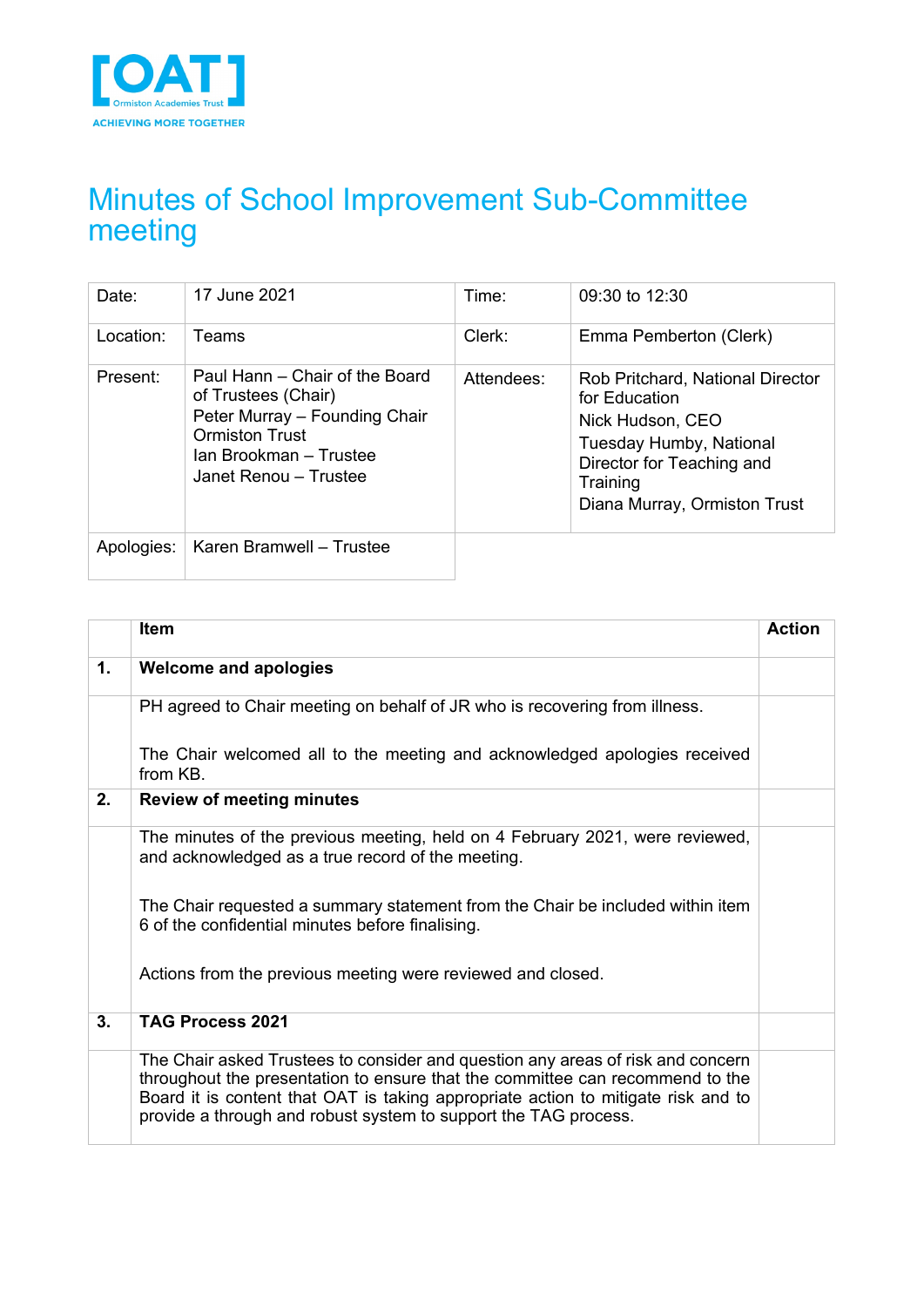

The National Director of Education overviewed the principles that underpin OAT's guidance on the TAG process, including:

- **Workload**
- Teaching Time<br>• Intearity
- **Integrity**
- **Consistency**
- **Equivalence**
- Transparent robust systems
- Department specific approach

These principles helped create and formulate a robust policy for academies to adhere to in order to mitigate risk and to aid consistency across the Trust whilst supporting Principals during a challenging period.

An example of the TAG process was explained to Trustees from initial assessment to final grade submission, including moderation steps built in to address any concerns before final grades submitted 18 June 2021.

## **Questions**

## **The Trustees asked if there are any concerns over grades being inflated?**

The National Director of Education confirmed that the Trust has worked closely with academies to create a consistent approach. Moderation has been applied to review initial submissions, down to individual subjects where necessary, to ensure that the grading process applied is consistent and that academies are confident and able to provide substantive evidence to support grades submitted.

### **The Trustees voiced concern for end of assessment testing replacing end of term exams, and how this is being addressed with exam boards for grading.**

The National Director of Education confirmed that exam boards require academies to confirm what assessments have been completed; the date of completion and conditions of delivery so that they can then review grades effectively.

### **The Trustees asked if there are any concerns or issues now?**

The National Director of Education confirmed that the deadline for academies submitting their grades is today. The Trust has worked closely with academies to ensure that the grading process is managed effectively and moderated throughout. OAT have worked hard to be confident that effective controls are in place to help mitigate risk as much as possible, such as blind marking, Education meetings to review and challenge any concern, and Regional Director and Regional Lead Practitioner support.

### **The Trustees asked if academies have been receptive to the process.**

The National Director of Education confirmed that many principals had been grateful for the support provided to help ensure that the process applied was as robust as possible within their academies.

**The Trustees asked if the A level process is the same as that applied to GCSE.**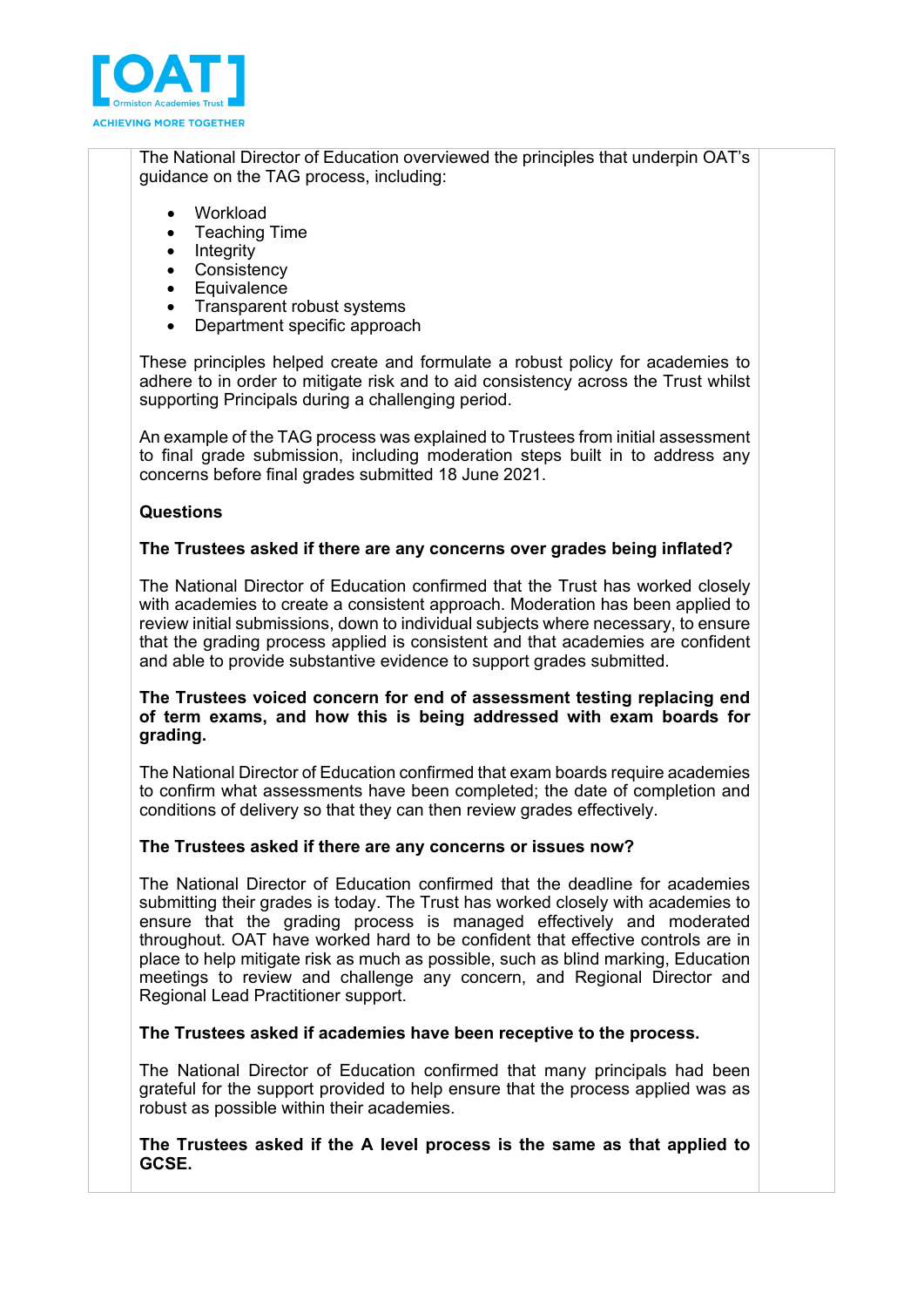

The National Director of Education confirmed that the process is similar for A levels, although the system is more complicated due to smaller cohort sizes. As a result, the approach is more bespoke, with moderation by way of blind marking and implementing strict protocols to help mitigate risk.

# **The Trustees asked how blind marking worked for small cohort groups.**

The National Director for Teaching and Training confirmed that, where possible, schools with similar specifications had been matched to help with blind marking but these do not include core subjects.

## **The Trustees asked how we are preventing grades from being issued to students prior to the exam release dates.**

Students are aware of marks for individual assessments, but they will not be aware of their final subject grade overall.

The National Director of Education confirmed that policy is clear that staff do not communicate final grades to students under any circumstances.

## **The Trustees asked if OAT had prepared effectively for the appeals process.**

The National Director of Education confirmed that the system in place throughout the process has been robust and is confident that results will be reflect a true picture of achievement. The next iteration will be from the exam boards and academies are aware that supporting evidence may be requested to help quantify grades applied.

**The Trustees thanked the National Director for Education for the thorough review of the process and confirmed that they are content that OAT has worked hard to mitigate risk throughout the process.** 

### **4. RLPs September 2021**

The National Director for Teaching and Training commended the RLPs for the support they have provided throughout the TAG process over the past six weeks. Their input has been greatly appreciated by academies, and there is a feeling of academies wanting more support from RLPs moving forward.

The National Director for Teaching and Training provided an update across core subjects, humanities, MFL, PE, Music, teacher and leader development, enrichment, and social action, including:

- Current structure
- Revised structure from September 2021
- Focus and activities for each area during 2021 and moving into the new academic term, including curriculum development, enrichment activities and CPD.

## **Questions**

**The Trustees asked how resources are being developed to accompany the new curriculum.**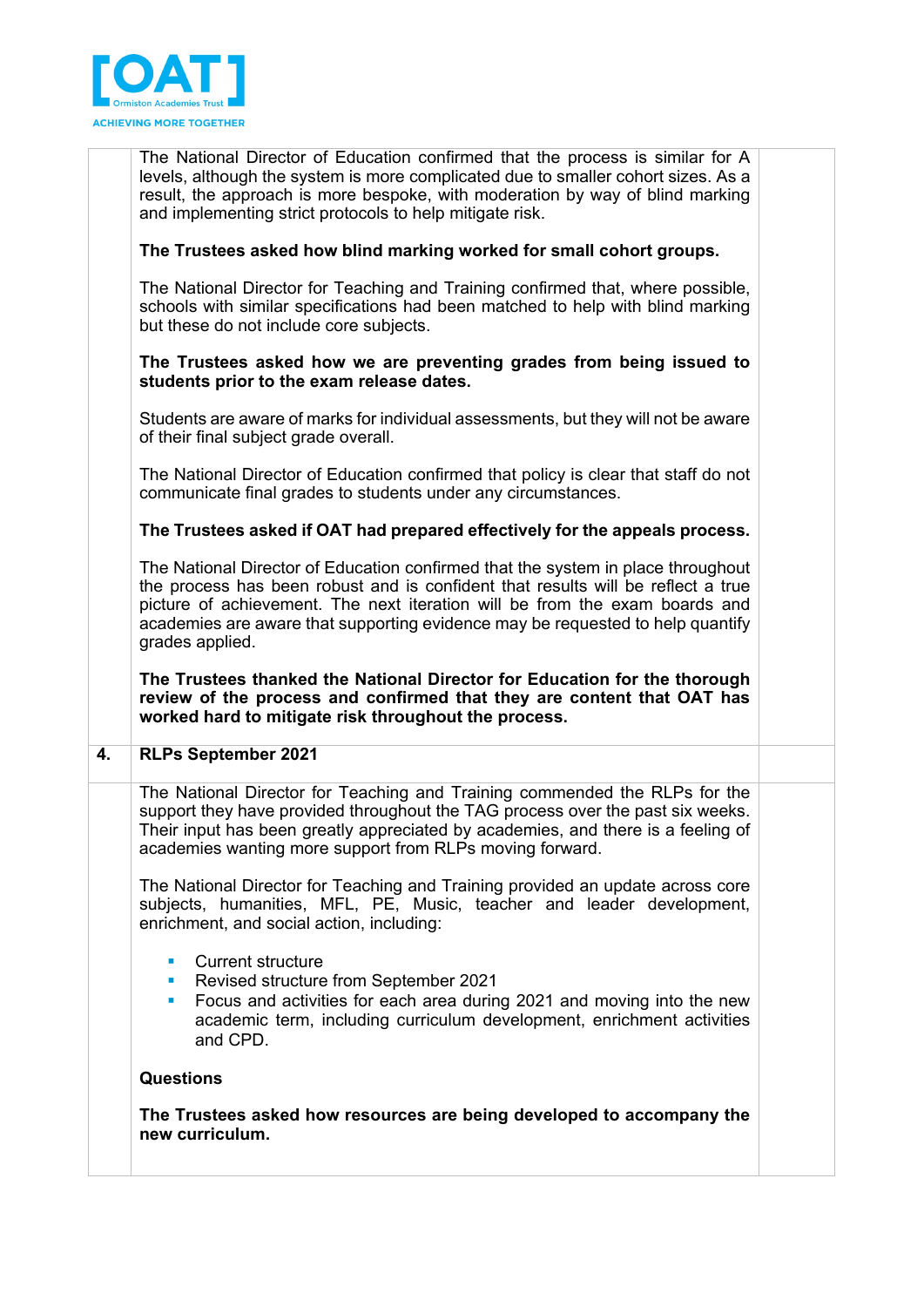

The National Director for Teaching and Training confirmed that each element will be supported with detailed presentations and resource notes, which also provide links to video tutorials provided by RLPs to support lessons.

## **The Trustees asked for clarification on why there is a need for developing a new curriculum across subjects.**

The National Director for Teaching and Training confirmed that there is a need to develop a new curriculum provision to help improve outcomes for students.

The over-arching curriculum will help to ensure that academies align to OAT principles across the Trust and will help provide consistency of application in years to come; Applying best practice from academies with strong curriculum links to help support schools where development is required.

## **The Trustees asked if there is any training available or resistance to change.**

The National Director for Teaching and Training confirmed that curriculum design training is complete but needs to be reviewed with academies.

To date there has been no resistance to the introduction of the new curriculum. OAT has not mandated its use, and academies can continue to use existing curriculum providers whilst OAT continues to develop its offering. It is hoped that academies will move over to OAT's curriculum once developed and can see the benefits it can offer.

Each curriculum comes with training to support delivery in the classroom and robust processes in place to ensure delivery is of a high standard. Academies are receptive to this.

# **The Trustees asked how creating a curriculum will provide value for money.**

There are currently a number of schools using external curriculums, which can be costly across the Trust. The National Director for Teaching and Training is confident that OATs provision can be of a high standard, whilst delivering cost savings as access would be free to OAT academies across the Trust.

**The Trustees thanked the National Director for Teaching and Training for the update on the RLPs within the Trust. The range of activity being organized is impressive but would like to see more data to understand the impact the RLP role is having on outcomes and impact it is having with children and asked for more information to be provided in the next meeting.** 

**Action – RLP data outcomes to be presented at next SISC meeting to evidence impact of role.** 

**TH**

**The Trustees asked for more information on how the RLP role will support safeguarding and mental health within the Trust and asked for this to be featured on the agenda in the next meeting.** 

**Action – Information on how RLP role will support safeguarding and mental health to be included on agenda in next meeting. TH**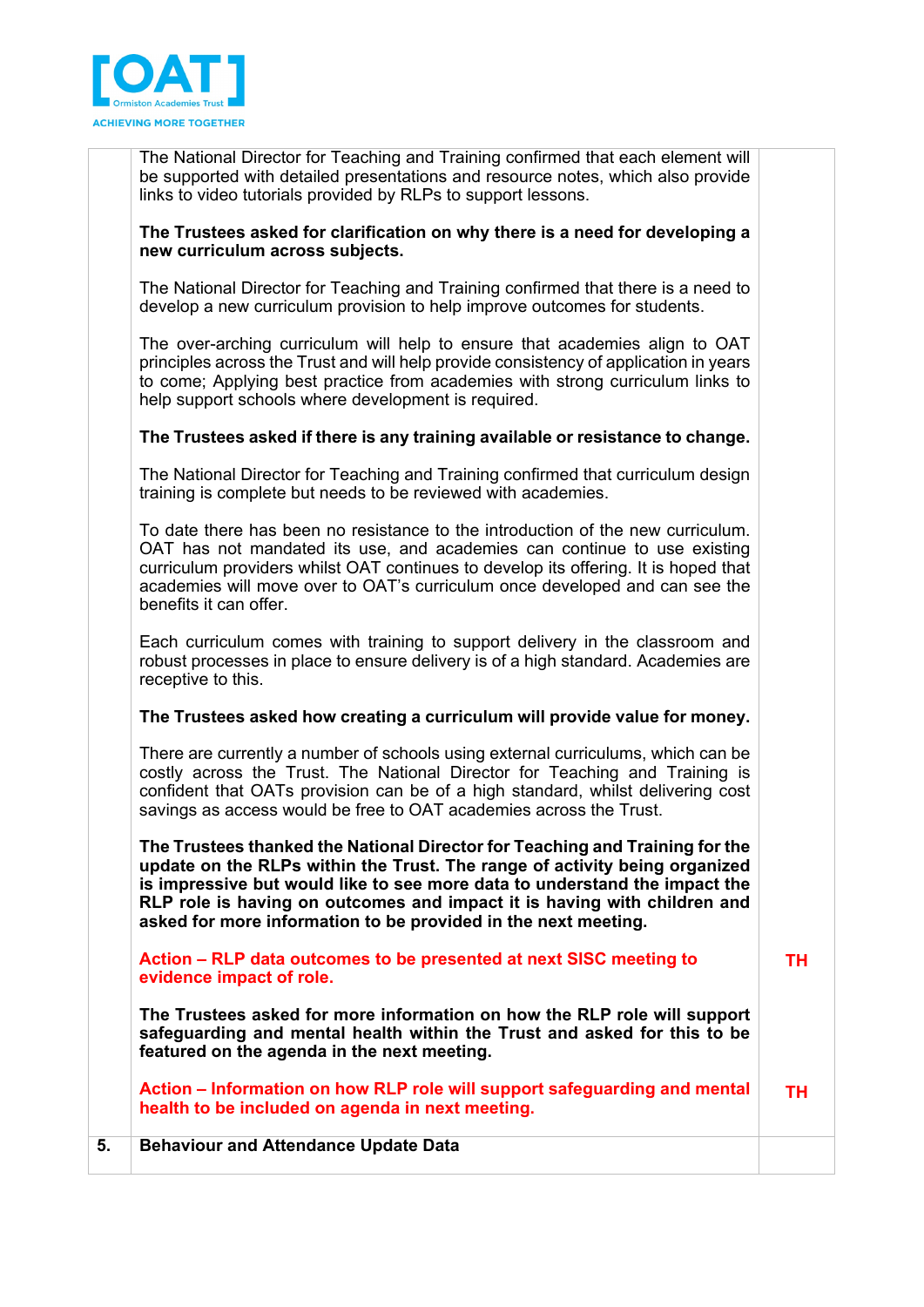

## **Attendance**

The National Director of Education provided an update on attendance from the start of the academic year across the Trust, including national comparisons whilst also explaining the impact of Covid-19 has had on reporting and outcomes.

## **Behaviour**

At update on permanent and fixed term exclusions was shared with Trustees, reflecting on the past academic year, highlighting the impact that Covid-19 had on data. A discussion took place to understand the data presented, what criteria it is based on and where OAT compares nationally.

## **The Trustees asked if OAT is planning any actions to address the concerns over permanent and fixed term exclusions.**

The National Director of Education recently visited three TBAP Managed Intervention Centres (MIC) and was impressed with provision. The centres work to prevent youngsters from being permanently excluded. Each pupil receives a tailored curriculum over 6 / 12 week blocks and outcomes evidence success in keeping students within the system.

Over the past two years OAT has tried to create similar provision but has found this challenging. Seeing this provision in action via TBAP provides confidence that OAT can deliver something similar by drawing on TBAP to help drive change.

## **The Trustees asked if timescales had been identified.**

The National Director of Education confirmed that over the short-term there are two academies already engaging with a process to provide MIC support using TBAP. In addition, to work with academies with disproportionate rates of exclusions to see what improvements can be made.

# **The Trustees asked if there was a plan in place to tackle the issues faced.**

National Director of Education lost connection on call.

The National Director for Teaching and Training confirmed that Regional Directors are working to address exclusions. In addition, the Behaviour and Attendance Senior Lead Practitioner is providing support within academies and ensuring policy implemented.

National Director of Education rejoined call.

**The Trustees acknowledge that cases are of concern and highlighted a need to have a strategy in place.** 

**Action - The National Director of Education to provide a strategy update at the next meeting over the short, medium, and long-term to address permanent and fixed exclusions. RP**

| <b>Ofsted Update</b>                                                                                                                                                |  |
|---------------------------------------------------------------------------------------------------------------------------------------------------------------------|--|
| The National Director of Education confirmed that Ofsted has restarted visits<br>following a pause of two years due to Covid-19 restrictions and provided an update |  |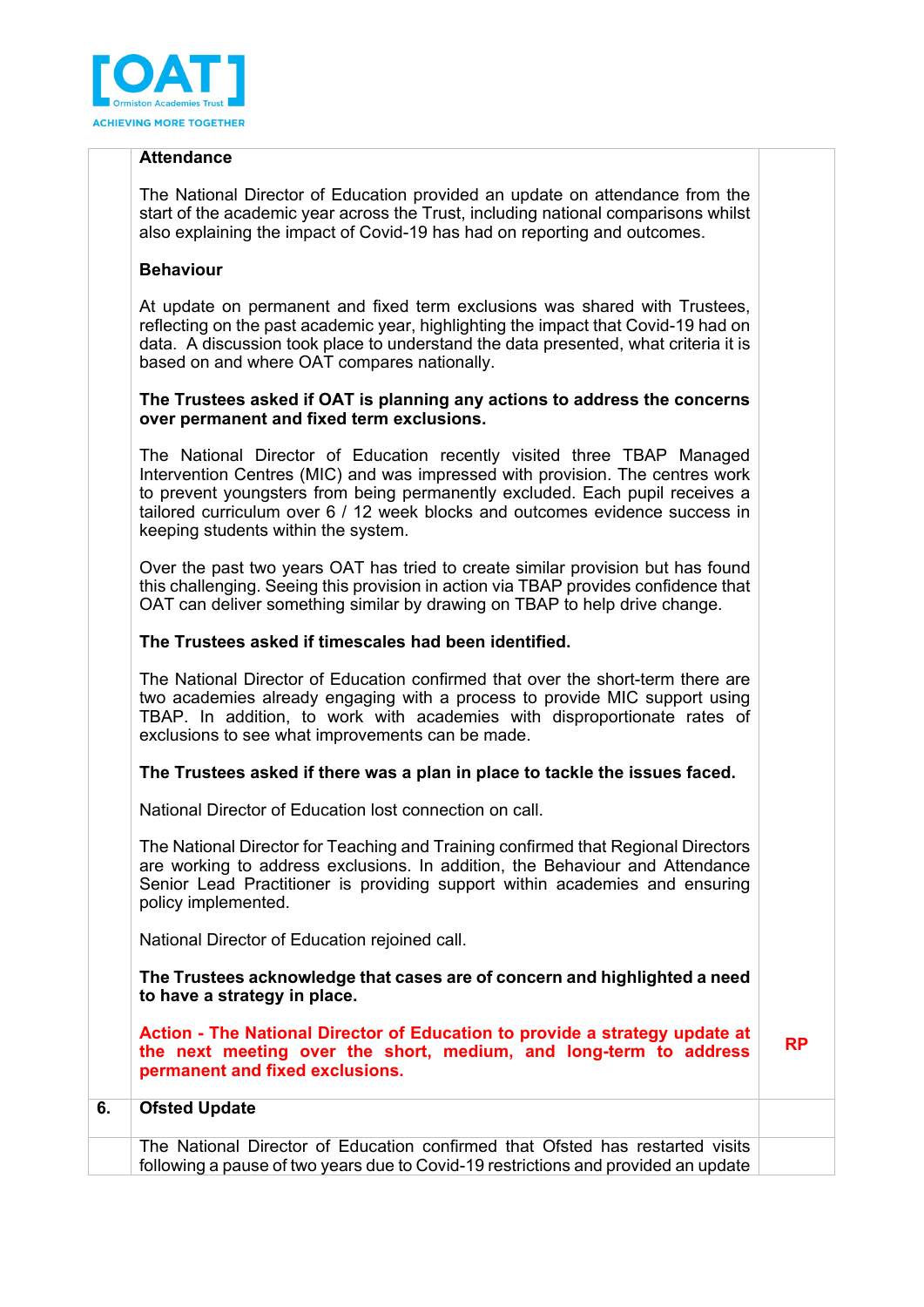

on the historical Ofsted activities and anticipated visits expected to take place across the Trust in coming months.

The National Director of Education and Director for Teaching and Learning also provided an update on academies that had received visits and provided a brief overview of an OAT academy review pilot that had taken place and the support provided by RLPs to help support schools.

## **The Trustees asked if the Academy Reviews are part of a larger programme.**

The National Director of Education confirmed that OAT developed the review system over 18 months ago with pilots due to take place over 12 months ago, and roll-out anticipated back in September 2020. Covid-19 delayed the process but following a pilot earlier this month, and another planned for September, it is hoped that every academy will now receive a review every two years. It is hoped that outcomes can then be reported to the committee once the programme is established.

For reference it is also important to note that OAT also complete SEND reviews and safeguarding audits, which are done on a regular basis with academies.

### **The Trustees asked more could be done to promote academies, such as PR.**

The Chief Executive Officer confirmed that OAT is looking to develop recruitment and marketing, using external partners including PLMR and OATs marketing team internally. Talks are taking place to understand how OAT can support marketing on an individual basis with academies within their respective demographic.

**Trustees thanked the National Director of Education for the overview, which is positive overall in terms of progress being made and how it ties in with the deployment of lead practitioners.** 

### **7. Priorities 2021/2022**

The National Director of Education provided an overview of key activities from the past 12 months, and shared key priorities for 2021 / 2022 on areas including:

- Assessment KS3
- OAT wide MIC Strategy
- Safeguarding CPOMS rationalisation
- **Mental health**
- **SEND**
- CPD

**The Trustees asked if it would be possible to receive a CPOMS data report on areas issues affecting different regions / trends / pertinent themes.** 

The National Director of Education confirmed that to make the data meaningful we need to ensure that academies are recording information consistently across the trust to be confident in Trends, which is an area of focus for 2021/2022. It would be possible for the Safeguarding Manager to attend a future meeting to provide an overview of Safeguarding to Trustees.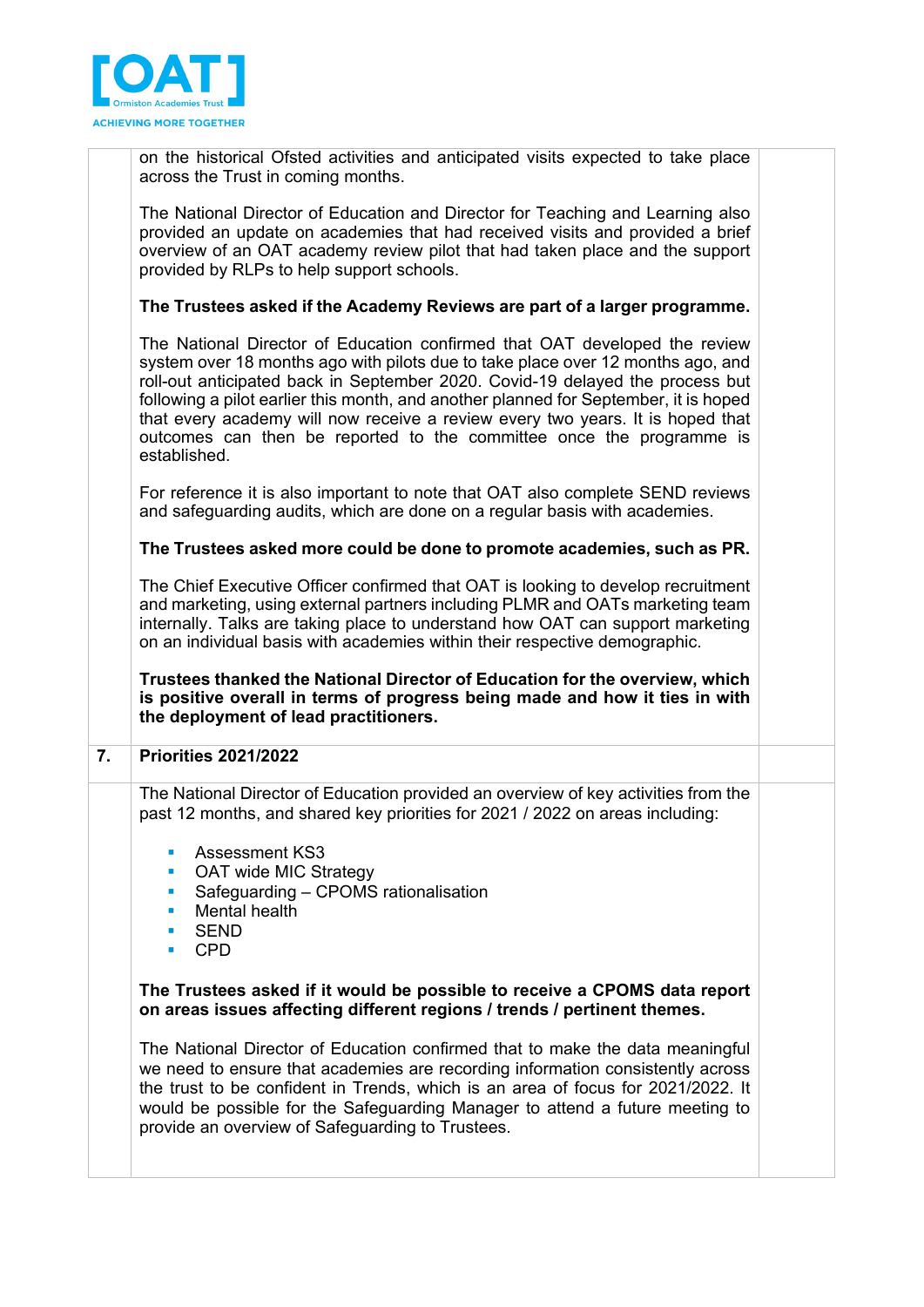

|     | The Trustees asked if the MIC Strategy had been costed to ensure<br>affordability and effectiveness. There are a number of therapies available<br>which could impact on costings.                                                                                                                                                                                                                                                                                                       |              |
|-----|-----------------------------------------------------------------------------------------------------------------------------------------------------------------------------------------------------------------------------------------------------------------------------------------------------------------------------------------------------------------------------------------------------------------------------------------------------------------------------------------|--------------|
|     | The National Director of Education agreed that this needs to be investigated but<br>is aware that there are staff currently working within OAT with the skill set to<br>support.                                                                                                                                                                                                                                                                                                        |              |
|     | The Trustees asked if OAT had considered engaging a regional educational<br>psychologist?                                                                                                                                                                                                                                                                                                                                                                                               |              |
|     | The Chief Executive Officer is mindful that any request would need to be<br>considered alongside other priorities within the Trust. In addition, it may prove<br>difficult to engage at a regional level due to the geographical area required to<br>cover. Another concern is that the role would not sit within a local authority, and<br>this could prove problematic as unable to refer students to services such as<br>CAMHs. It is an area that needs to be investigated further. |              |
|     | The Trustees asked how the Trust is supporting students experiencing<br>sexual harassment / inappropriate behaviour in schools.                                                                                                                                                                                                                                                                                                                                                         |              |
|     | The National Director of Education confirmed that safeguarding, safety and<br>welfare, continues to be OATs #1 priority within OAT 8 strategy. The work as a<br>Trust to address safeguarding has been in place for some years and there are<br>staff supporting children on a day-to-day basis. OAT also address key issues<br>within the curriculum through PHSE.                                                                                                                     |              |
|     | The Chief Executive Officer is mindful that focus should remain within the wide-<br>ranging safeguarding activities that currently exist rather than making a specific<br>area. OAT will continue to draw on research outcomes and intelligence, but it<br>should sit within the wider definition of safeguarding.                                                                                                                                                                      |              |
|     | ACTION - Safeguarding Manager to provide a safeguarding update at next<br>meeting with additional focus on activities around sexual harassment.                                                                                                                                                                                                                                                                                                                                         | <b>RP/EP</b> |
| 8.  | <b>Structure 2021/2022</b>                                                                                                                                                                                                                                                                                                                                                                                                                                                              |              |
|     | The National Director for Education provided an update within the Education Team<br>that would take effect from 1 September 2021.                                                                                                                                                                                                                                                                                                                                                       |              |
| 9.  | 'Catch up' Funding Update                                                                                                                                                                                                                                                                                                                                                                                                                                                               |              |
|     | The National Director of Education provided an update on 'catch up' funding and<br>acknowledged that there is still a lack of clarity on funding that schools can expect<br>to receive. Academies have registered for summer school funding and will<br>continue to complete student assessments to prepare for the new academic year.                                                                                                                                                  |              |
| 10. | A.O.B.                                                                                                                                                                                                                                                                                                                                                                                                                                                                                  |              |
|     | Date of the next meeting to move to 12 August 2021 to align with GCSE<br>results day.                                                                                                                                                                                                                                                                                                                                                                                                   |              |
|     |                                                                                                                                                                                                                                                                                                                                                                                                                                                                                         |              |